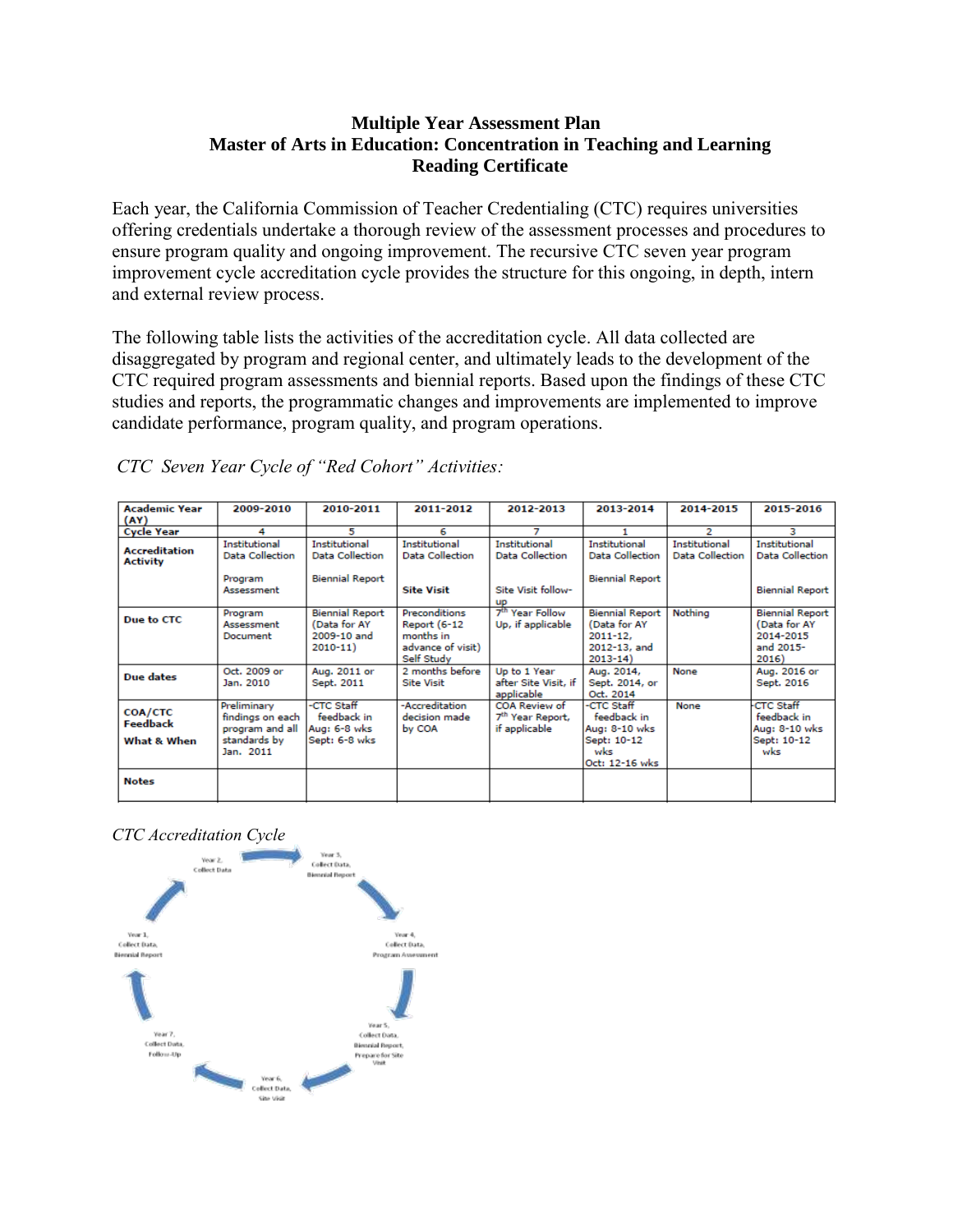## **Assessment Activities**

## **Methods of Assessment and Criteria for Success Master of Arts in Education: Teaching and Learning Reading**

Currently, assessment data is collected through internal and external sources. Focus groups representing staff, faculty, clinical supervisors, and advisory councils have worked together to discern a set of balanced assessment measures. They are listed below. Accompanying forms and rubrics are included in the appendix.

#### *1. Coursework Assessments (2008)*

Using TaskStream as the primary data storage system, the program collects key assessments known as signature assignments to gauge candidates' progress throughout their course of study and ensure CTC program standards are met. Each signature assignment is evaluated using a supporting rubric. At the end of each academic year, collected data is disaggregated by regional center and analyzed with results informing areas for program improvement. Rubrics may be found in the appendix.

- **Signature Assignment:** IN GED 628, Using Technology to Support Student Learning, candidates will demonstrate their understanding course content with the integration of technology and a standards-based curriculum through the development of a lesson plan. Standards will be identified,the hardware, software and internet resources listed, the evidence that will be used to monitor students' progress, and differentiated strategies for diverse learners.
- **Signature Assignment: In** GED 692, Standards Assessment and Instruction: Comprehending and Composing Written Language, candidates will present a culminating portfolio to include a strategy demonstration plan, literature logs, reflective logs and the sharing of reading strategies.
- **Signature Assignment:** In GED693, Research-based Intervention Models and Strategies, candidates will present a culminating portfolio to include diagnostic folders, thumbnail sketches of students, and an outline of a proposed intervention for research.
- **Signature Assignment: In GED** 694, Standards, Assessment, and Instruction: Word Analysis, Fluency, and Systematic Vocabulary Development, candidates will present a culminating portfolio to include reflection logs, two fluency assessments, and two fluency action plans.
- **Signature Assignment: In GED 698, Special Studies in Education: Literacy Field Studies, will conduct an action research and present a paper to include an introduction, the design and methodology, results and reflections, and an appendix.**

## *2. Dispositions Assessments (2010)*

Professors of Reading Certificate courses will focus on entire dispositions and these specific dispositions:

- $\bullet$  GED628 All Dispositions
- GED694 Disposition #4 Spirit of Collaboration, Flexibility and Humility